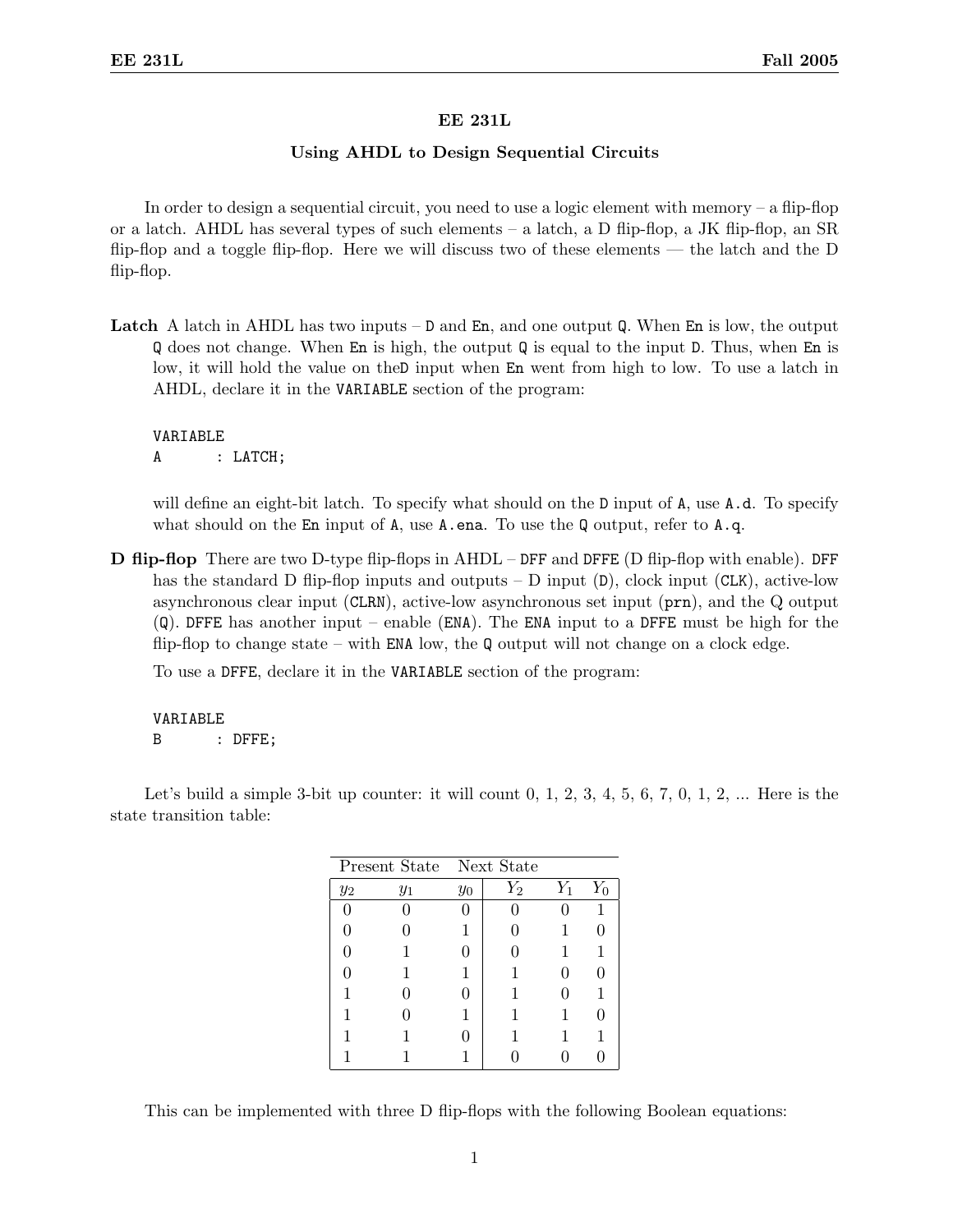```
Y_2 = y_2\overline{y}_0 + \overline{y}_2y_1 + \overline{y}_2y_1y_0Y_1 = \overline{y}_1y_0 + y_1\overline{y}_0Y_0 = \overline{y}_0Here is an AHDL program to implement a three-bit counter:
SUBDESIGN 3count
\text{(count[2..0]} : \text{OUTPUT};clock : INPUT;
)
VARIABLE
    y[2..0] : DFFE; % Three D flip-flops with enable %
BEGIN
    DEFAULTS
        y[].ena = VCC; % flip-flops always enabled %
        y[].clrn = VCC; % flip-flops always enabled %
        y[].prn = VCC; % flip-flops always enabled %
    END DEFAULTS;
    y[].clk = clock; % Use input clock to run flip-flops %
    y2.d = (y2.q & y0.q) # (y2.q & y1.q) # (y2.q & y1.q & y1.q & y0.q);y1.d = (!y1.q & y0.q) # (y1.q & y0.q);y0.d = 1y0.q;count[] = y[].q; % Assign the outputs of the flip-flops to the
                                 output of the system %
END;
```
You can also design the counter by specifying the transition table and let AHDL determine the Boolean equations:

```
SUBDESIGN 3count
( count[2..0] : OUTPUT;
   clock : INPUT;
)
VARIABLE
   y[2..0] : DFFE; % Three D flip-flops with enable %
BEGIN
   DEFAULTS
       y[].ena = VCC; % flip-flops always enabled %
       y[].clrn = VCC; % flip-flops always enabled %
       y[].prn = VCC; % flip-flops always enabled %
   END DEFAULTS;
```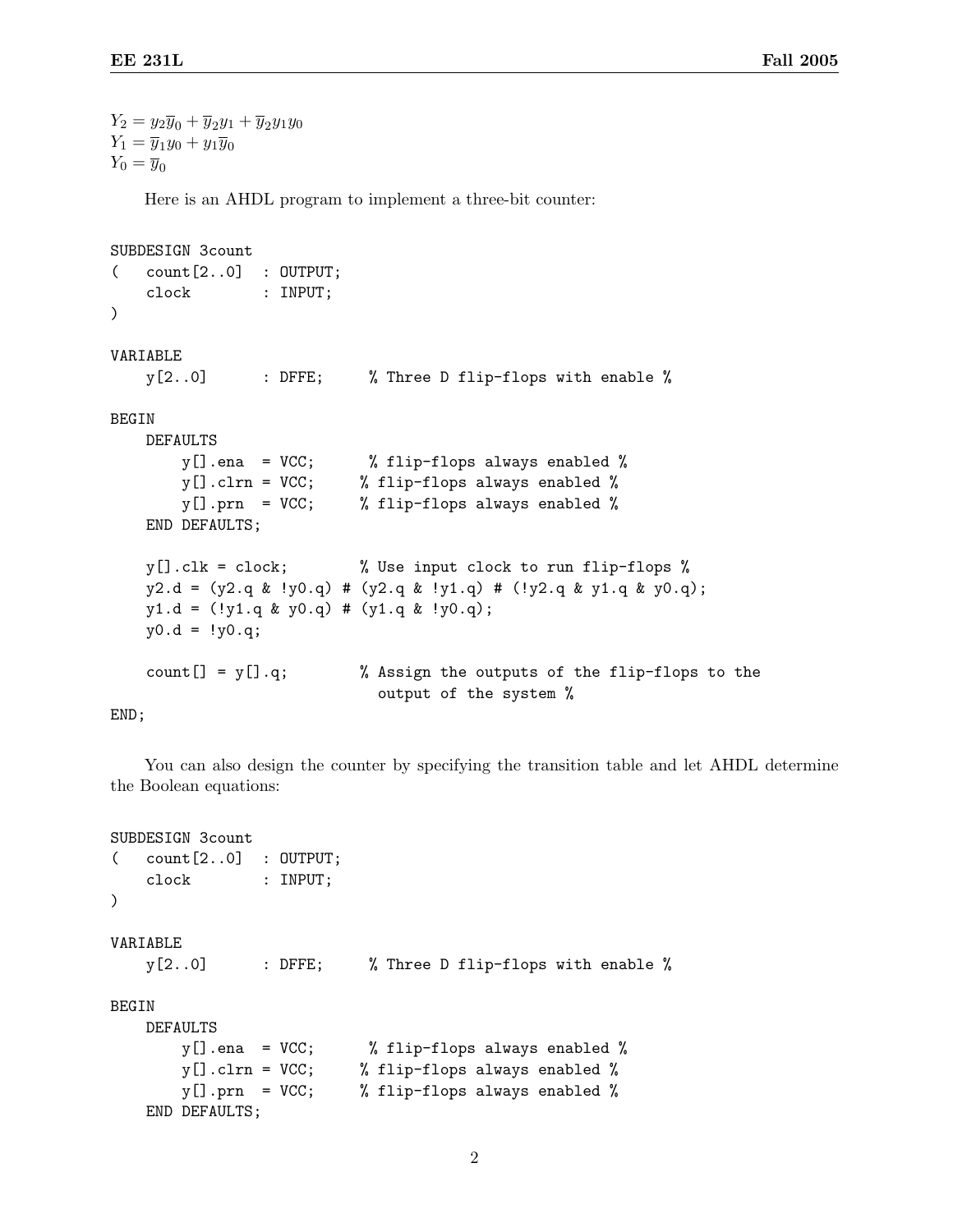```
y[].clk = clock; % Specify the clock for the D flip-flops %
   TABLE
       y[2..0].q => y[2..0].d;B''000'' => B''001'';
       B''001'' => B''010'';
       B''010'' => B''011'';
       B''011'' => B''100'';
       B''100'' => B''101'';
       B''101'' => B''110'';
       B''110'' => B''111'';
       B''111'' => B''000'';
   END TABLE;
   count [] = y[].q; % Assign the outputs of the flip-flops to the
                           output of the system %
END;
```
However, there is a much easier way to design counters. The inputs to the D flip-flops are the outputs of the D flip-flops plus one:

```
SUBDESIGN 3count
( count[2..0] : OUTPUT;
   clock : INPUT;
)
VARIABLE
   y[2..0] : DFFE; % Three D flip-flops with enable %
BEGIN
   DEFAULTS
       y[].ena = VCC; % flip-flops always enabled %
       y[].clrn = VCC; % flip-flops always enabled %
       y[].prn = VCC; % flip-flops always enabled %
   END DEFAULTS;
   y[].clk = clock; % Specify the clock for the D flip-flops %
   y[] . q = y[] . d + 1; % Next count is current count plus one %
   count [] = y[].q; \% Assign the outputs of the flip-flops to the
                           output of the system %
END;
```